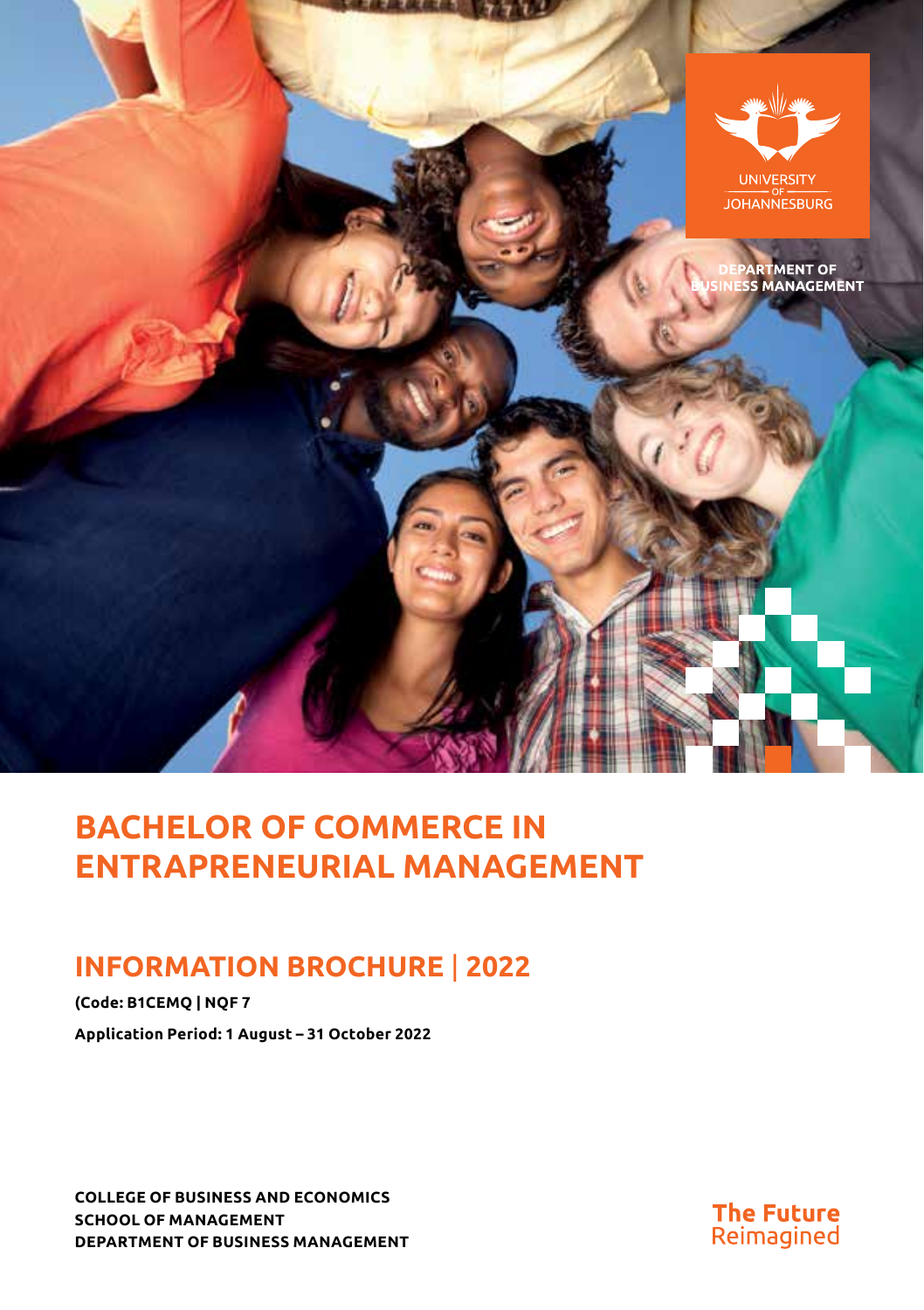# **MASTER OF COMMERCE IN BUSINESS MANAGEMENT: MCOM**



| Introduction                           | 1 |
|----------------------------------------|---|
| Programme goals                        | 1 |
| Who would benefit from this programme? | 1 |
| The tuition model                      | 1 |
| The language of tuition                | 1 |
| Modules offered                        | 2 |
| Module descriptions                    | 4 |
| Assessment practices                   | 8 |
| Class participation                    | 8 |
| <b>Future studies</b>                  | 8 |
| Admission requirements                 | 9 |
| How to apply                           | 9 |
| Fees                                   | 9 |
| How to contact us                      | 9 |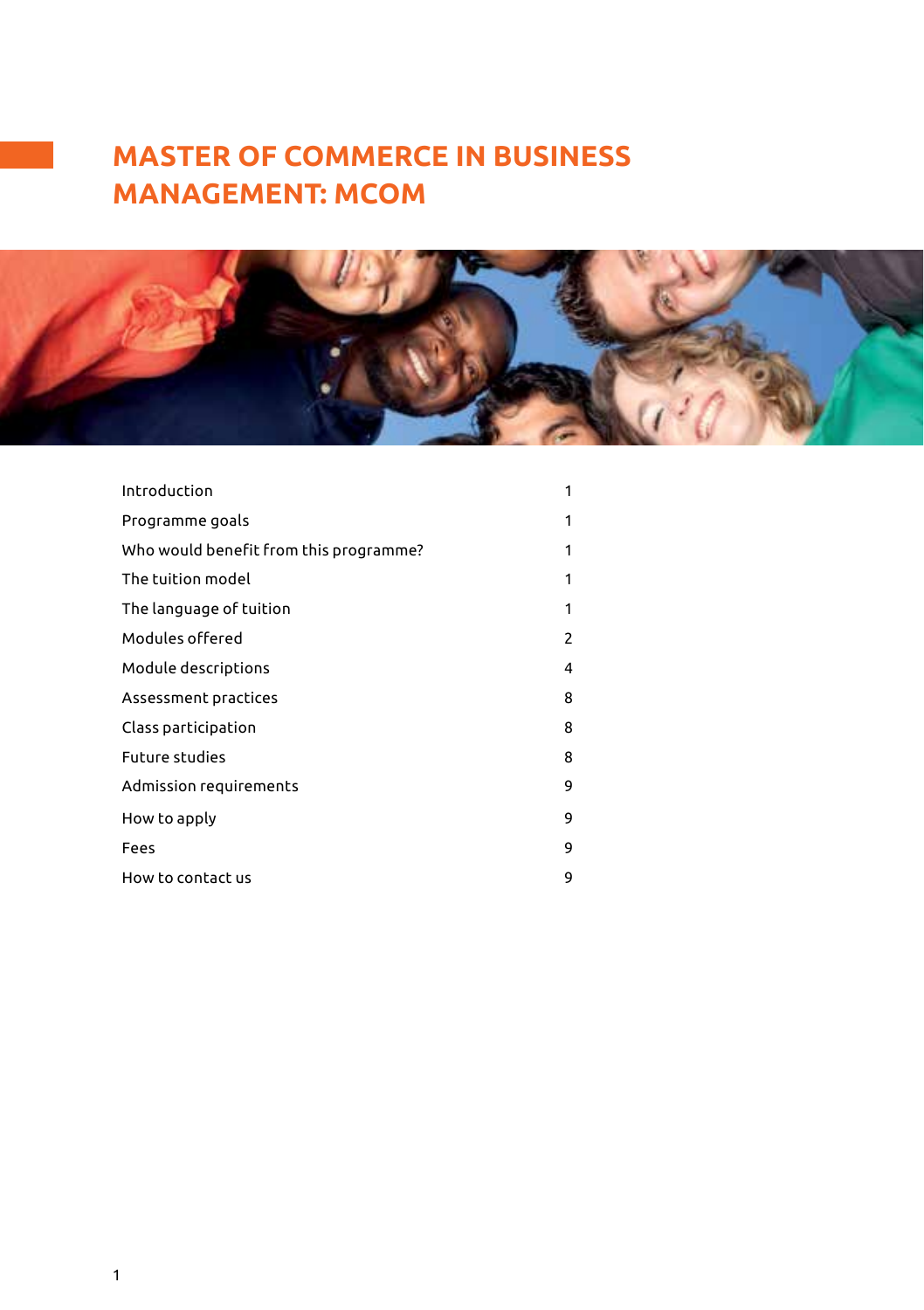### **INTRODUCTION**

The Bachelor of Commerce in Entrepreneurial Management (Code: B1CEMQ) graduate qualification is an NQF 7 level undergraduate programme in entrepreneurial management, offered by the Department of Business Management. This brochure provides information on the programme modules and the facilitation thereof, the admission procedure, the various opportunities for students and other relevant information. This qualification is one of a kind since it focuses on the development of entrepreneurial behaviour in a much wider sense than normally understood.

### **PROGRAMME GOALS**

This programme aims at delivering management graduates who will add value by acting entrepreneurially not only as possible new venture creators but also as employees in managerial or other capacities, in any organisation, be it business, government, nongovernmental, in education, politics or sport. There is not only an urgent and dire need for management graduates who will become successful self-employers, but also for managerial employees with global orientations and entrepreneurial abilities who will continuously add more value and provide fresh insights to enhance a business's or organisation's ability to compete and to be successful. With a qualification in BCom Entrepreneurial Management, you can be anything you want to be!

## **WHO CAN BENEFIT FROM THE PROGRAMME?**

Students who are looking

- to be employed in an organisation and assist to improve business performance and entrepreneurship development;
- for a management career in any business or organisation;
- at managing an existing small or medium organisation;
- at a management consultant or business advisor position;
- to start their own business;
- to support a family business;
- at following an academic career concentrating on research in the field of Entrepreneurship.

#### **THE TUITION MODEL**

The programme is presented over three years on a full-time basis. Classes will be weekly during the daytime and class attendance is compulsory. The use of technology (for example, the Internet, email, uLink or Blackboard, Microsoft Word) is a requirement to write and present assignments, receive learning material, research topics and utilise opportunities for interactive discussions.

#### **THE LANGUAGE OF TUITION**

Classes and the study material are presented in English. Therefore, class discussions and student participation will take place in English.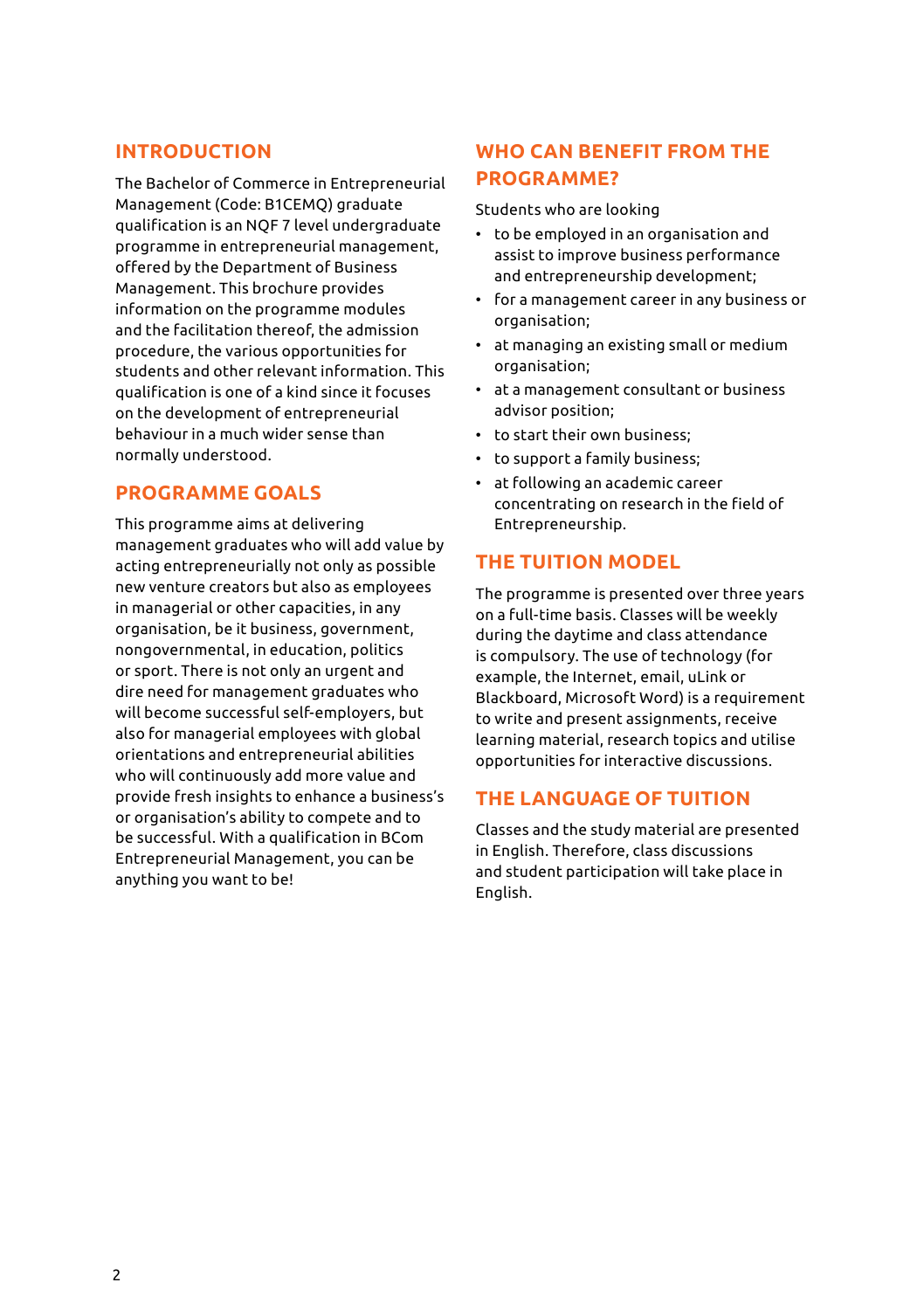## **MODULES OFFERED**

| <b>FIRST YEAR</b>                   |                       |                    |                                     |                       |                    |
|-------------------------------------|-----------------------|--------------------|-------------------------------------|-----------------------|--------------------|
| <b>SEMESTER MODULES</b>             |                       |                    |                                     |                       |                    |
|                                     | <b>First Semester</b> |                    | <b>Second Semester</b>              |                       |                    |
| Module<br>Name                      | <b>Module Code</b>    | <b>NQF Credits</b> | Module<br><b>Name</b>               | <b>Module Code</b>    | <b>NQF Credits</b> |
| Analytical<br>Techniques<br>1A      | Ate01a1               | 15                 | <b>Business</b><br>Management<br>1B | <b>BMA21B1</b>        | 16                 |
| <b>Business</b><br>Management<br>1A | Bma11a1               | 16                 | <b>Economics 1B</b>                 | <b>FCO01B1</b>        | 16                 |
| <b>Economics 1A</b>                 | Eco0a1                | 16                 | Financial<br>Management<br>1B       | <b>FNM1B01</b>        | 12                 |
| Accounting<br>1Α                    | Acc01a1               | 12                 | Marketing<br>Management<br>1B       | <b>MMA21B1</b>        | 12                 |
| Marketing<br>Management<br>1A       | Mma11a1               | 12                 | Accounting<br>1B                    | ACC01B1               | 12                 |
|                                     | 5 Semester<br>Modules | 71 Credits         |                                     | 5 Semester<br>Modules | 66 Credits         |

| <b>SECOND YEAR</b>                  |                       |                    |                                     |                                  |                    |
|-------------------------------------|-----------------------|--------------------|-------------------------------------|----------------------------------|--------------------|
| <b>SEMESTER MODULES</b>             |                       |                    |                                     |                                  |                    |
|                                     | <b>First Semester</b> |                    | <b>Second Semester</b>              |                                  |                    |
| Module<br>Name                      | <b>Module Code</b>    | <b>NQF Credits</b> | Module<br><b>Name</b>               | <b>Module Code</b>               | <b>NQF Credits</b> |
| <b>Business</b><br>Management<br>2Α | <b>BMA12A2</b>        | 16                 | <b>Business</b><br>Management<br>2B | BMA <sub>22</sub> h <sub>2</sub> | 16                 |
| Entrepre-<br>neurship 2A            | <b>FTS12A2</b>        | 16                 | Entrepre-<br>neurship 2B            | <b>FTS22B2</b>                   | 16                 |
| Marketing<br>Management<br>2Α       | mMA12A2               | 14                 | Marketing<br>Management<br>2B       | mMa22h2                          | 14                 |
| Financial<br>Management<br>2Α       | <b>FNM02A2</b>        | 16                 | Financial<br>Management<br>2B       | <b>FNM02B2</b>                   | 16                 |
| Commercial<br>Law 1A                | <b>COI 41A1</b>       | 16                 | Commercial<br>Law 1B                | COL41B1                          | 16                 |
|                                     | 5 semester<br>modules | 78 credits         |                                     | 5 semester<br>modules            | 78 credits         |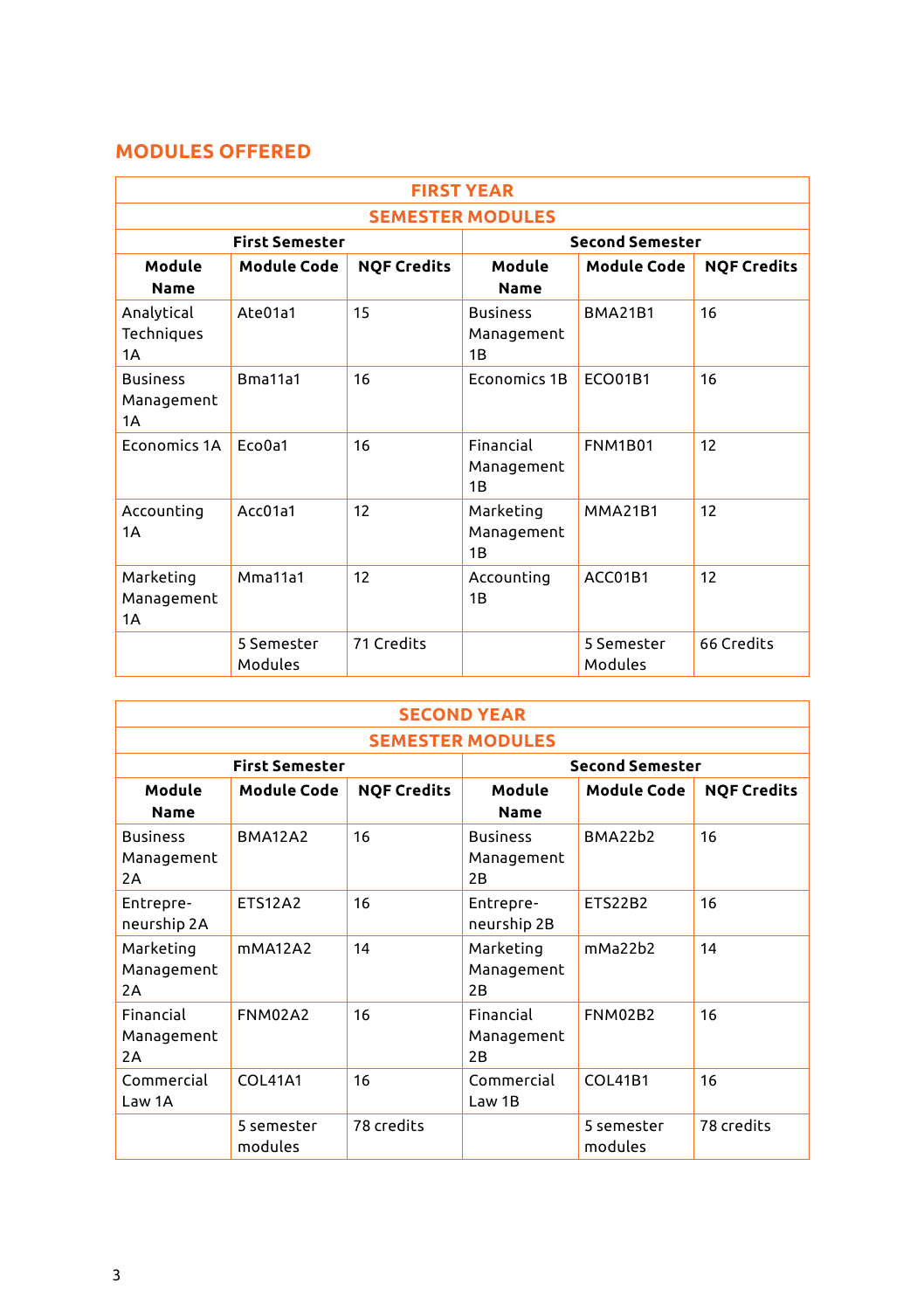| <b>THIRD YEAR</b>                   |                       |                    |                                     |                       |                    |
|-------------------------------------|-----------------------|--------------------|-------------------------------------|-----------------------|--------------------|
| <b>SEMESTER MODULES</b>             |                       |                    |                                     |                       |                    |
|                                     | <b>First Semester</b> |                    | <b>Second Semester</b>              |                       |                    |
| Module<br><b>Name</b>               | Module<br>Code        | <b>NOF Credits</b> | Module<br>Name                      | Module<br>Code        | <b>NOF Credits</b> |
| <b>Business</b><br>Management<br>3A | <b>BMA13A3</b>        | 16                 | <b>Business</b><br>Management<br>3B | <b>BMA23B3</b>        | 16                 |
| Entre-<br>preneurship<br>ЗA         | <b>ETS13A3</b>        | 16                 | Fntre-<br>preneurship<br>3B         | <b>ETS23B3</b>        | 16                 |
| Marketing<br>Management<br>3A       | <b>MMA13A3</b>        | 16                 | Marketing<br>Management<br>3B       | <b>MMA23B3</b>        | 16                 |
| Financial<br>Management<br>3A       | FNM03A3               | 16                 | Financial<br>Management<br>3B       | FNM03B3               | 16                 |
|                                     | 4 semester<br>modules | 64 credits         |                                     | 4 semester<br>modules | 64 credits         |

## **MODULE DESCRIPTIONS**

| <b>MODULE NAME</b>          | <b>MODULE DESCRIPTIONS</b>                                                                                                                                                                                                                                                                                                                                                                                                                                                                                                                                                                                                           |
|-----------------------------|--------------------------------------------------------------------------------------------------------------------------------------------------------------------------------------------------------------------------------------------------------------------------------------------------------------------------------------------------------------------------------------------------------------------------------------------------------------------------------------------------------------------------------------------------------------------------------------------------------------------------------------|
|                             | <b>FIRST YEAR</b>                                                                                                                                                                                                                                                                                                                                                                                                                                                                                                                                                                                                                    |
| Accounting 1A               | The purpose of this module is to understand and account for basic<br>transactions and events in a profit-oriented entity and the financial<br>reporting thereof in a contemporary environment.                                                                                                                                                                                                                                                                                                                                                                                                                                       |
| Accounting 1B               | The purpose of this module is to understand and account for basic<br>transactions and events in a profit-oriented entity and the financial<br>reporting thereof in a contemporary environment.                                                                                                                                                                                                                                                                                                                                                                                                                                       |
| Analytical<br>Techniques 1A | A student credited with this module will have developed a basic ability<br>to define terms commonly used in Statistics, to show how a set of data<br>can be organised in a meaningful way and presented so as to reveal or<br>enhance its fundamental properties. The student will also be able to<br>measure and model the linear relationship between two variables. A<br>student credited with this module will have developed a basic ability<br>to analyse a time series, understand and implement the basic concepts<br>of probability, probability distributions, sampling distributions and<br>elementary matrix operations. |
| Financial<br>Management 1B  | The purpose of this module is to provide the student with a basic,<br>yet applicable knowledge of fundamental concepts of finance, and<br>equip the student to realise where each of these concepts fits into the<br>financial management function.                                                                                                                                                                                                                                                                                                                                                                                  |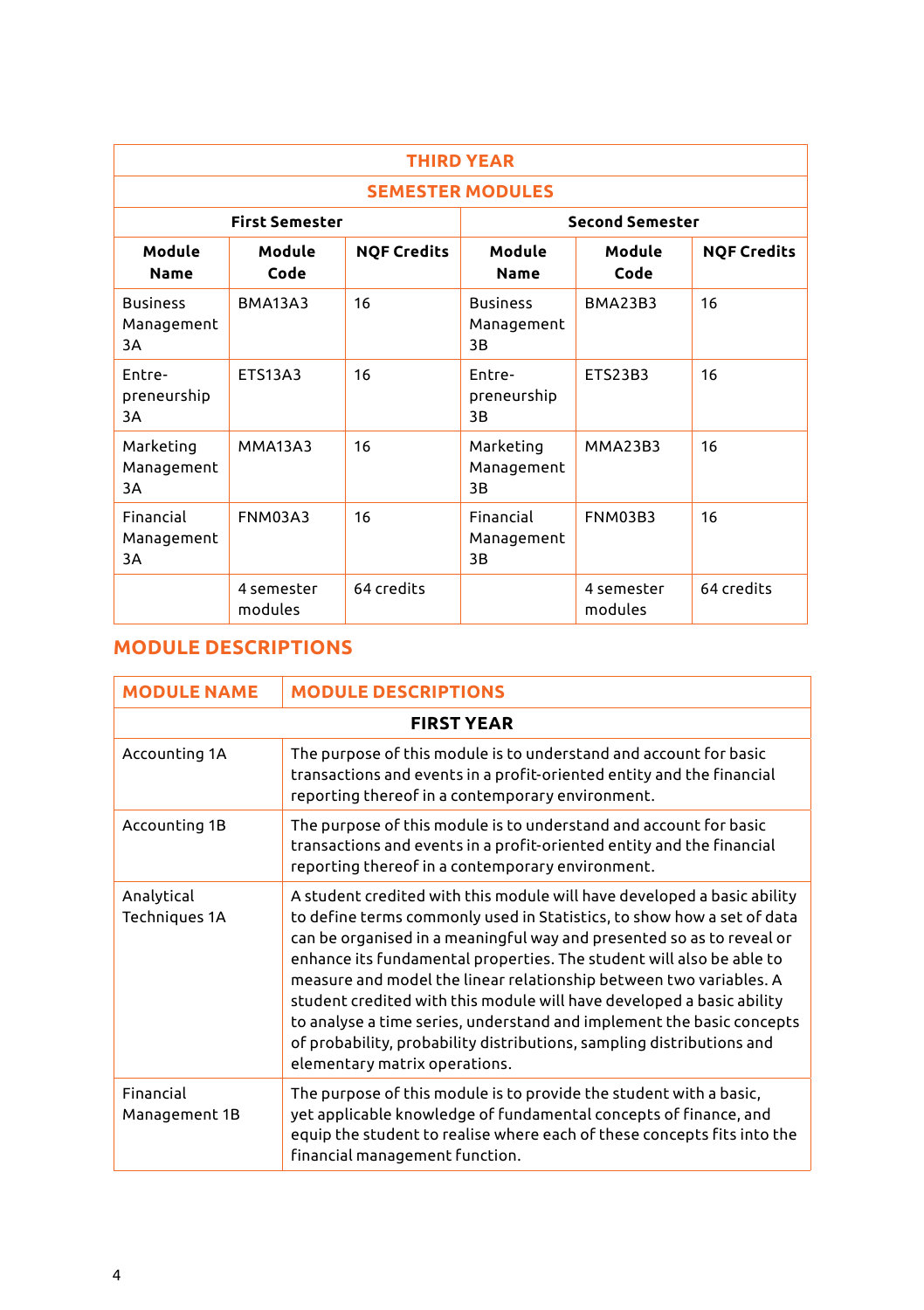| Marketing<br>Management 1A       | The purpose of this module is to introduce students to marketing<br>principles in a variety of business contexts. Students will learn<br>how concepts such as the marketing mix elements, segmentation,<br>targeting and positioning are developed, implemented, and evaluated.<br>Students will further develop an understanding of the core elements<br>of the marketing process and will acquire some practical skills needed<br>to make marketing decisions.                                                                                                                                                                                              |  |  |  |
|----------------------------------|---------------------------------------------------------------------------------------------------------------------------------------------------------------------------------------------------------------------------------------------------------------------------------------------------------------------------------------------------------------------------------------------------------------------------------------------------------------------------------------------------------------------------------------------------------------------------------------------------------------------------------------------------------------|--|--|--|
| Marketing<br>Management 1B       | The purpose of this module is to introduce students to the<br>fundamentals of marketing management, including the extended<br>marketing mix, relationship marketing, business-to-business<br>marketing, the marketing research process and new technologies in<br>the marketing field.                                                                                                                                                                                                                                                                                                                                                                        |  |  |  |
| <b>Business</b><br>Management 1A | The purpose of this module is to introduce students to the main<br>themes and concepts of Business Management, the business<br>environment and its interactive sub-environments. Furthermore,<br>students will be provided with a global overview of general<br>management as a management function and prepare them for<br>challenges in the South African business environment. This module<br>is designed to provide the student with intellectual competencies,<br>practical skills and an understanding of management based on<br>historical and modern approaches as well as the management tasks,<br>namely planning, organising, leading and control. |  |  |  |
| <b>Business</b><br>Management 1B | The purpose of this module is to develop the students' fundamental<br>theoretical and academic knowledge to provide them with an<br>overview of management functions and prepare them for challenges<br>in the South African business environment. This module will also<br>equip the student with fundamental academic knowledge, intellectual<br>competencies, and practical skills to apply to the functional areas of<br>a business.                                                                                                                                                                                                                      |  |  |  |
| <b>Economics 1A</b>              | The purpose of this module is to introduce students to basic<br>introductory economic concepts and basic microeconomics.                                                                                                                                                                                                                                                                                                                                                                                                                                                                                                                                      |  |  |  |
| Economics 1B                     | The purpose of this module is to introduce students to basic macro-<br>economy theory, concepts and issues.                                                                                                                                                                                                                                                                                                                                                                                                                                                                                                                                                   |  |  |  |
| <b>SECOND YEAR</b>               |                                                                                                                                                                                                                                                                                                                                                                                                                                                                                                                                                                                                                                                               |  |  |  |
| Business<br>Management 2a        | The purpose of the module is to develop an understanding of the<br>inter-relationship between the various management functions in an<br>organisation through the interpretation and application of theory,<br>standards and principles.                                                                                                                                                                                                                                                                                                                                                                                                                       |  |  |  |
| <b>Business</b><br>Management 2B | The purpose of the module is to develop an understanding of the<br>inter-relationship between the various management functions in an<br>organisation through the interpretation and application of theory,<br>standards and principles.                                                                                                                                                                                                                                                                                                                                                                                                                       |  |  |  |
| <b>Commercial Law 1A</b>         | Upon the successful completion of this module, a student will achieve<br>knowledge and a broad understanding of the basic components/<br>principles of the law of contract and its requirements for the validity<br>of contracts.                                                                                                                                                                                                                                                                                                                                                                                                                             |  |  |  |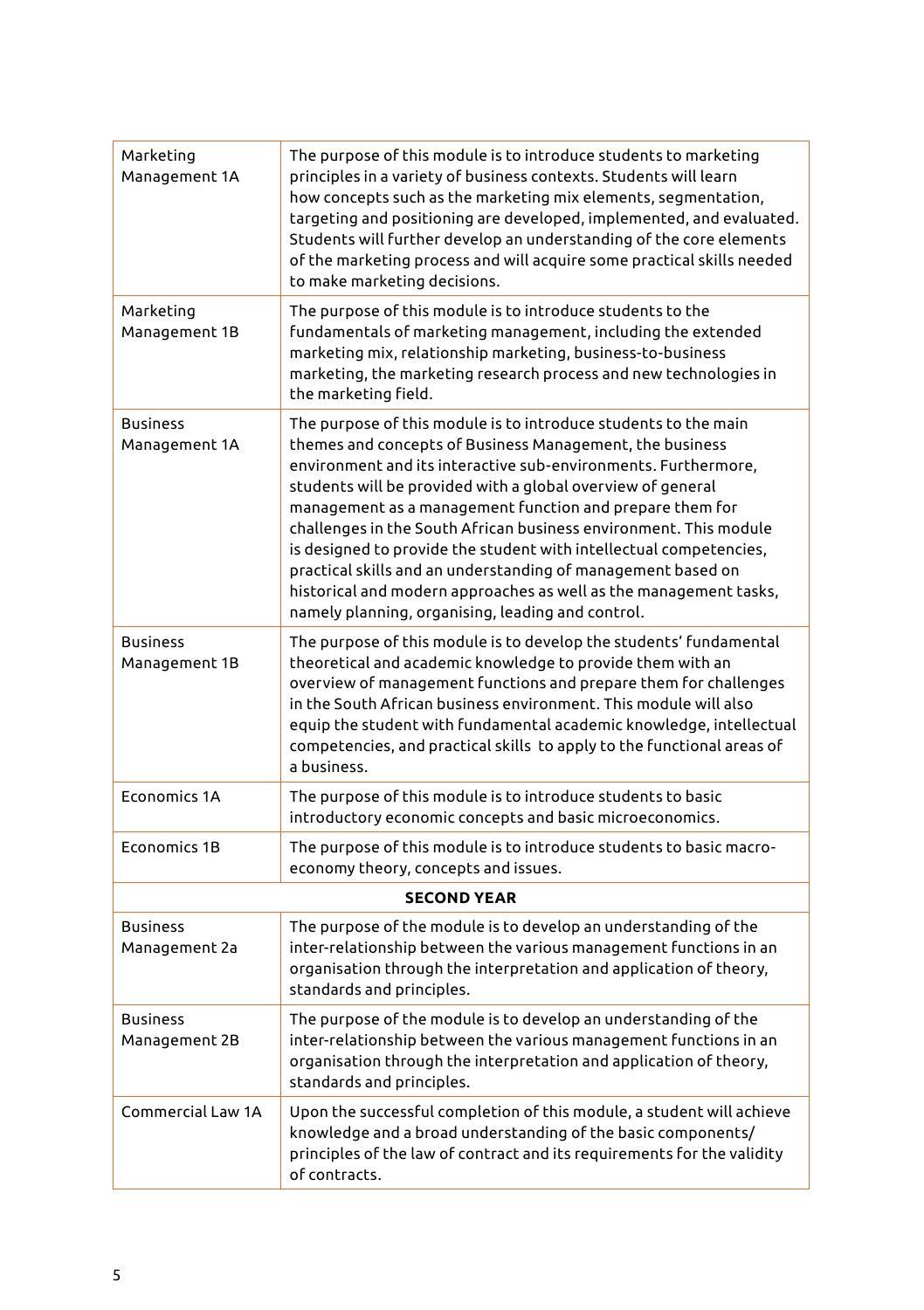| Commercial Law 1B          | Upon the successful completion of this module, a student will<br>have a broad overview of general principles relating to the law of<br>partnership, company law, close corporations law and business trust<br>law.                                                                                                                                                                                                                                                                                                                                                                                                              |
|----------------------------|---------------------------------------------------------------------------------------------------------------------------------------------------------------------------------------------------------------------------------------------------------------------------------------------------------------------------------------------------------------------------------------------------------------------------------------------------------------------------------------------------------------------------------------------------------------------------------------------------------------------------------|
| Entrepreneurship 2A        | The purpose of this module is to develop intellectual competencies<br>and practical skills in the acquisition, analysis, interpretation and<br>application of the underlying theories, models and approaches to<br>the concept of entrepreneurship and entrepreneurial management,<br>creativity, innovation and innovation strategies. To equip students<br>with the knowledge that will enable them to critically reflect on these<br>concepts within the field of this discipline.                                                                                                                                           |
| Entrepreneurship 2B        | The purpose of this module is to develop intellectual competencies<br>and practical skills in the acquisition, analysis, interpretation and<br>application of the underlying theories, models and approaches<br>to identify and reclaim business opportunities and ideas, risk<br>decision making, viability issues, formulating business plans, market<br>analysis, capacity building and logistics, as well as with regard to the<br>importance of corporate entrepreneurship as a key ingredient for<br>organisational success and its implications for management processes,<br>decisions, structure, culture and strategy. |
| Marketing<br>Management 2A | The purpose of this module is to introduce students to the<br>psychological and behavioural concepts and theories relating to<br>consumer behaviour and the consumer decision-making process. The<br>module will provide an overview of the macro-environmental and<br>regulatory forces that influence consumer behaviour. The module will<br>explore the influence of individual factors and socio-cultural factors<br>that affect consumer behaviour.                                                                                                                                                                        |
| Marketing<br>Management 2B | The purpose of this module is to provide the student with the<br>knowledge and understanding of services marketing as an integral<br>part of the 21st century. Due to the immense growth of the<br>service sector in recent years, students must develop intellectual<br>competencies and practical skills to be future marketers within a<br>service environment.                                                                                                                                                                                                                                                              |
|                            | This module will introduce students to the basic principles underlying<br>services marketing and will more specifically address the importance<br>of service quality management, service development and design,<br>the service delivery process, how organisations should manage<br>employees', customers' and the environment's role in service delivery,<br>building customer relationships and loyalty and lastly how service<br>recovery occurs.                                                                                                                                                                           |
| Financial<br>Management 2A | The purpose of this module is to provide the student with a basic, yet<br>applicative knowledge of fundamental concepts of finance, and where<br>each of these concepts fits into the financial management function.                                                                                                                                                                                                                                                                                                                                                                                                            |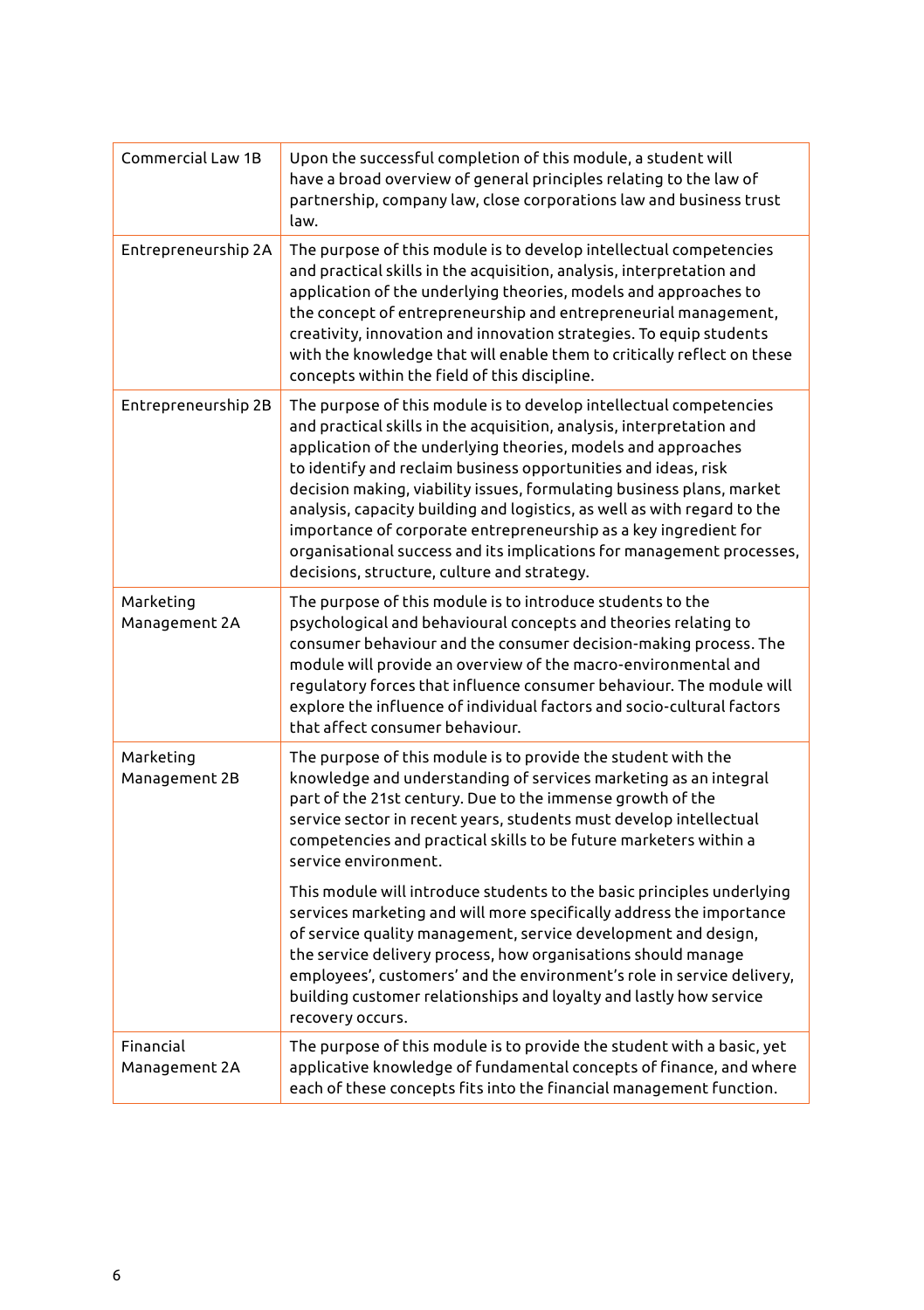| Financial<br>Management 2B       | The purpose of the module is to provide students with a<br>comprehensive introduction to cost and management accounting<br>theory and practice by equipping them with an understanding of the<br>different cost accounting terminology, cost components and cost<br>classifications; the skill to use various methods and techniques to<br>accurately cost and record the value of inventory for financial- and<br>cost accounting purposes; the skill to measure relevant costs for<br>short-term decision-making purposes; and the ability to generate<br>analyses and evaluate budgets needed for the control of the present<br>and projected performance and the competency to use these together<br>with different costing systems to evaluate actual performance. |
|----------------------------------|-------------------------------------------------------------------------------------------------------------------------------------------------------------------------------------------------------------------------------------------------------------------------------------------------------------------------------------------------------------------------------------------------------------------------------------------------------------------------------------------------------------------------------------------------------------------------------------------------------------------------------------------------------------------------------------------------------------------------------------------------------------------------|
|                                  | <b>THIRD YEAR</b>                                                                                                                                                                                                                                                                                                                                                                                                                                                                                                                                                                                                                                                                                                                                                       |
| <b>Business</b><br>Management 3A | The purpose of this module is to provide the student with<br>knowledge, interpretation, analysis and an understanding of<br>strategic management as a long-term management process focusing<br>on the strategic management planning process considering the<br>organisational vision and mission; all the internal and external inputs;<br>the formulation, interpretation and application of the appropriate<br>strategies, and the implementation and institutionalisation of the<br>selected strategies.                                                                                                                                                                                                                                                             |
| <b>Business</b><br>Management 3B | The purpose of this module is to provide the student with knowledge,<br>interpretation and an understanding of dynamic management<br>issues. This module will further an appropriate understanding of<br>decolonisation and Africanisation as well as an in depth understanding<br>of risk management.                                                                                                                                                                                                                                                                                                                                                                                                                                                                  |
| Entrepreneurship 3A              | The purpose of this module is to develop intellectual competencies<br>and practical skills in the acquisition, analysis, interpretation and<br>application of the underlying theories, models and approaches<br>regarding the entrepreneurial oriented organisation to sustain and<br>grow such a business in the SMME and corporate context.                                                                                                                                                                                                                                                                                                                                                                                                                           |
| Entrepreneurship 3B              | The purpose of this module is to expose students to entrepreneurial<br>activities. It further enhances the student to successfully launch<br>and grow his or her own venture. Additionally, the module will<br>equip students to think conceptually and critically about the role<br>of the individual in developing entrepreneurial practices in various<br>occupational contexts. The module will expose the student to a variety<br>of potential opportunities to develop a business plan under selected<br>mentorship within a business environment.                                                                                                                                                                                                                |
| Marketing<br>Management 3A       | The purpose of this module is to focus on guiding the student<br>through the marketing research process and enables them to conduct<br>and present sound marketing research. The aim is to develop the<br>intellectual competencies and practical skills needed to make a range<br>of decisions relating to the marketing research process and to be able<br>to conduct a marketing research project.                                                                                                                                                                                                                                                                                                                                                                   |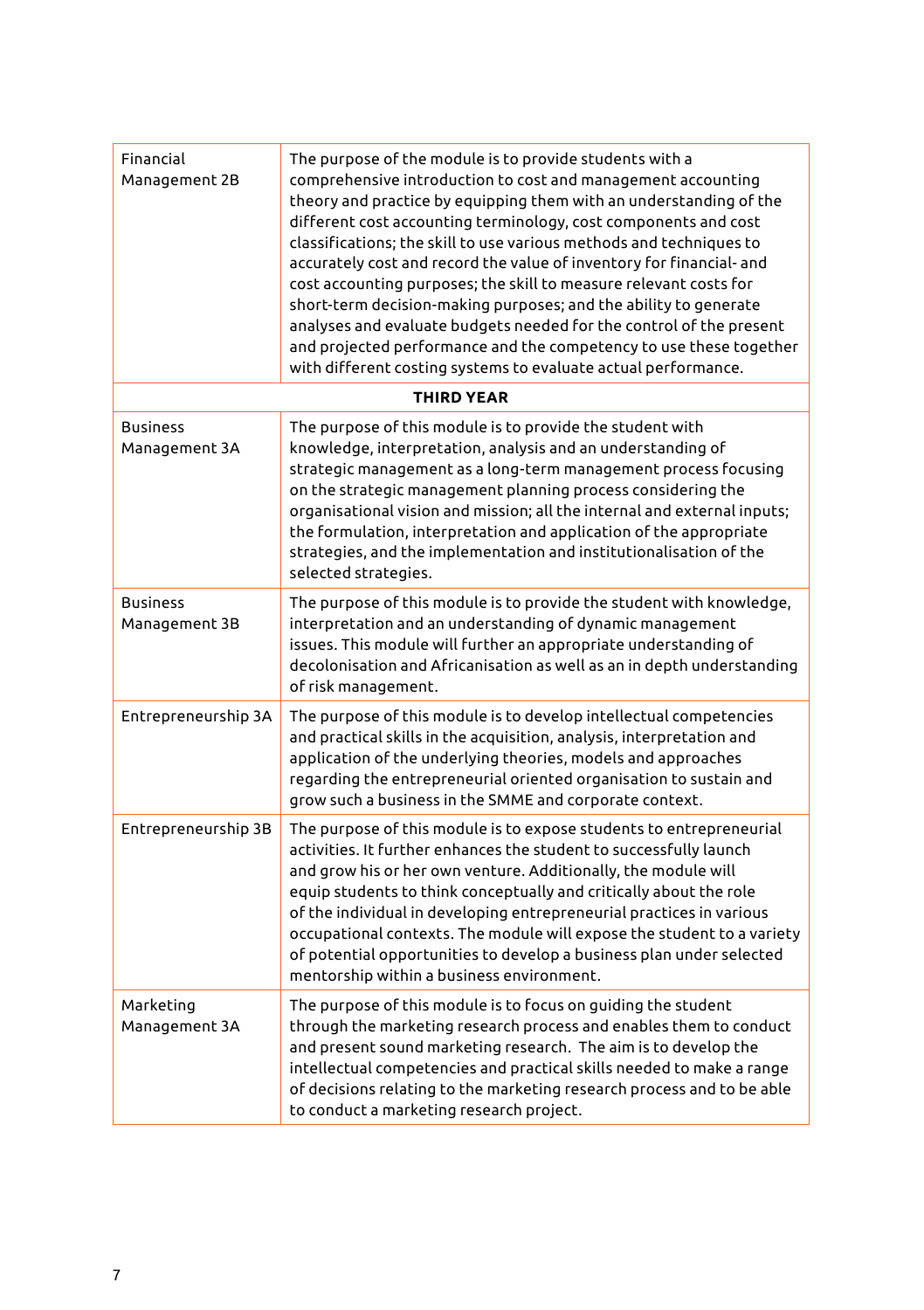| Marketing<br>Management 3B | The purpose of this capstone module is to equip students with the<br>integrated knowledge needed to develop strategic marketing plans<br>that empower organisations to successfully compete and secure<br>future growth prospects in their respective markets. The secondary<br>purpose of this module is to provide students with a holistic view of<br>the role, power and strategic importance of the marketing function in<br>an organisation.                                                                                         |
|----------------------------|--------------------------------------------------------------------------------------------------------------------------------------------------------------------------------------------------------------------------------------------------------------------------------------------------------------------------------------------------------------------------------------------------------------------------------------------------------------------------------------------------------------------------------------------|
| Financial<br>Management 3A | The purpose of this module is to provide students with advanced<br>competencies in applying cost and management accounting theory<br>and practice by equipping them with the skill to apply different costing<br>systems; to measure relevant costs for short-term decision-making<br>purposes; and the ability to generate analyses and evaluate budgets<br>needed for the control of the present and projected performance and<br>the competency to use these together with different costing systems<br>to evaluate actual performance. |
| Financial<br>Management 3B | The purpose of this section is to provide qualifying students with the<br>skills to evaluate and select long-term investment options and to make<br>decisions regarding the financing of an enterprise and its long-term<br>assets. They would also be provided with the skills to value business<br>operations using different valuation methods and analyse financial<br>information.                                                                                                                                                    |

### **ASSESSMENT PRACTICES**

Students in this programme are continuously assessed through formative and summative assessments. You are referred to the Academic Regulations for assessment details.

### **LECTURE ATTENDANCE AND PARTICIPATION**

Class attendance and active participation are very important because we learn from one another. Your opinions and thoughts on the assigned study material and on the reading of current news articles that focus on events in the study field are important. A constructive contribution may include observations and questions about the course material as well as current events and answers to questions raised by fellow students. Examples from your personal and/or organisation's experience are appropriate forms of contributions. Expect to be called upon to partake in class discussions.

### **FUTURE STUDIES**

After you have graduated you can study:

- BCom Honours (Strategic Management)\*
- BCom Honours (Marketing Management)\*
- MCom (Business Management) with specialisation in Business Management or Marketing
- Management (course-based Masters)\*
- MCom (Business Management) full dissertation\*
- MCom (Marketing Management) full dissertation\*
- DCom (Strategic Management)\*
- DCom (Business Management)\*
- PhD (Marketing Management)\*

\* Admission requirements must be met. Apply for status.